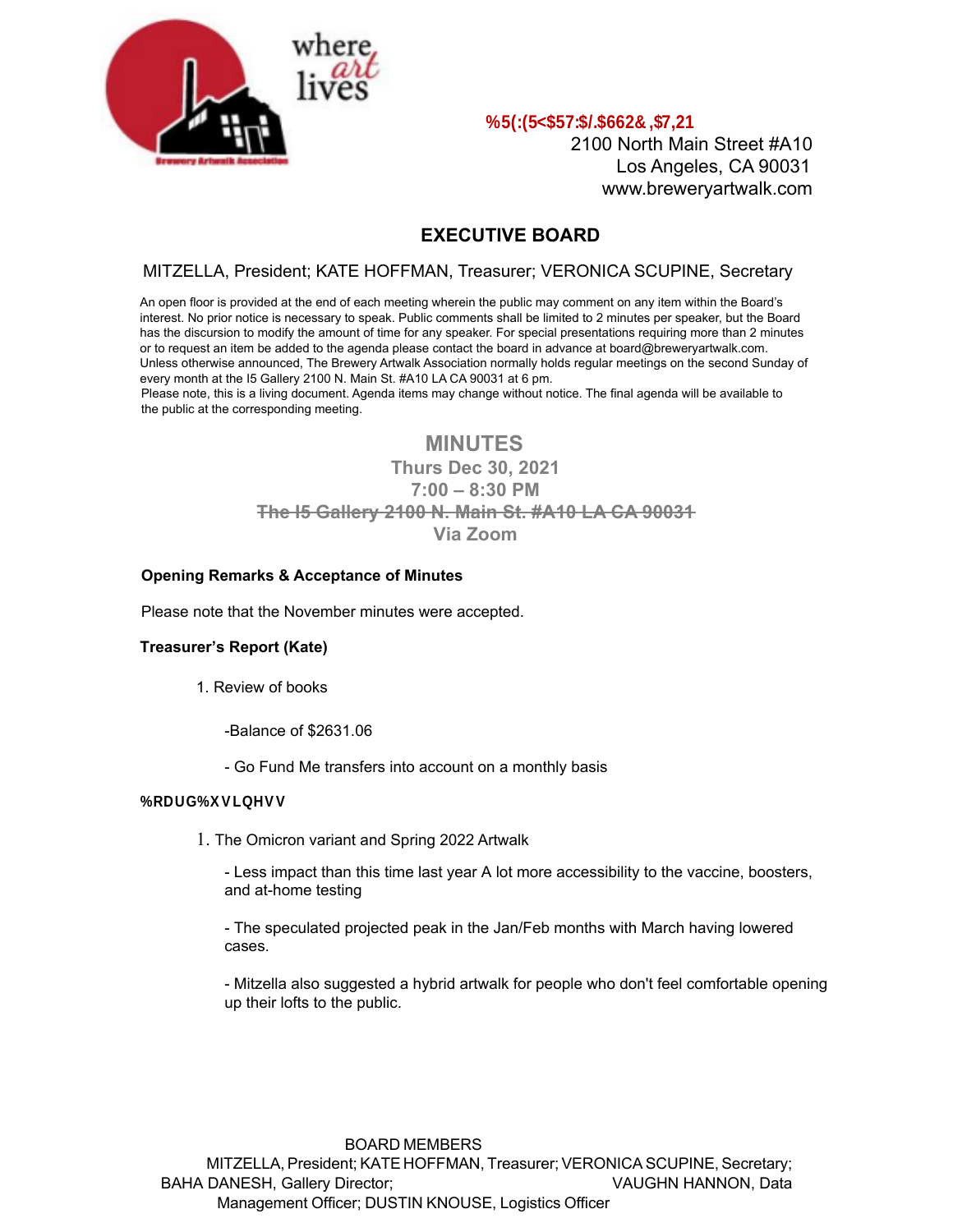#### **Fundraising (Kate & Mitzella)**

1. Grant Update (Kate)

- Nothing to report. They have stopped responding to Kate.

2. Go Fund Me Campaign update (Mitzella)

- Go Fund Me doing well, with \$9922 total donations

3. Potential Sponsors: Farm Fresh, HomeLight, Others

- Sheila from Farm Fresh reached out to Kate to become a sponsor. The program is similar to Amazon Smile: a percentage of the purchase goes to a non-profit organization of choice, suggesting The Brewery Artwalk Association as an organization for their users to choose from.

- HomeLight reached out to Kate who responded with no follow up answer yet.

- More commercial sponsorships have reached out in the past and the board discussed the idea of acceptance because of the serious financial assistance it could offer. There would be a sensitivity of the correlation between this company of choice and the artist colony which has favored grassroots funding in the past.

- Facebook donations: For the time being the board strongly suggests to donate through the Go Fund Me in order to reach the goal of the campaign set in place currently.

4. Poster Contest

- We would like to have a poster contest for the graphics for the Spring Artwalk. The theme of the contest would be relating to the anniversary of the Artwalk

## **Logistics (Dustin)**

1. UPS

- Dustin has been emailing UPS, who has expressed wanting a detailed description of intended use. Last correspondence on December 28th where they stated they would speak with the facilities manager and get back to Dustin.

- Hoping to reach out to Real Security. Reminder to provide extra guards for the UPS lots.

#### **Advertising/ Graphic Design (Mitzella)**

1. Billboard Refresh Update

- Stronghold is paying for a new repaint of the billboard before Spring Artwalk.

2. Discuss Graphic Design for Spring 22

- Nicole was meant to do the graphic design but is now unable to. Could ask Ron again who has done work for the Artwalk in the past.

#### BOARD MEMBERS

MITZELLA, President; KATE HOFFMAN, Treasurer; VERONICA SCUPINE, Secretary; BAHA DANESH, Gallery Director & Temp. Social Media Director; VAUGHN HANNON, Data Management Officer; DUSTIN KNOUSE, Logistics Officer